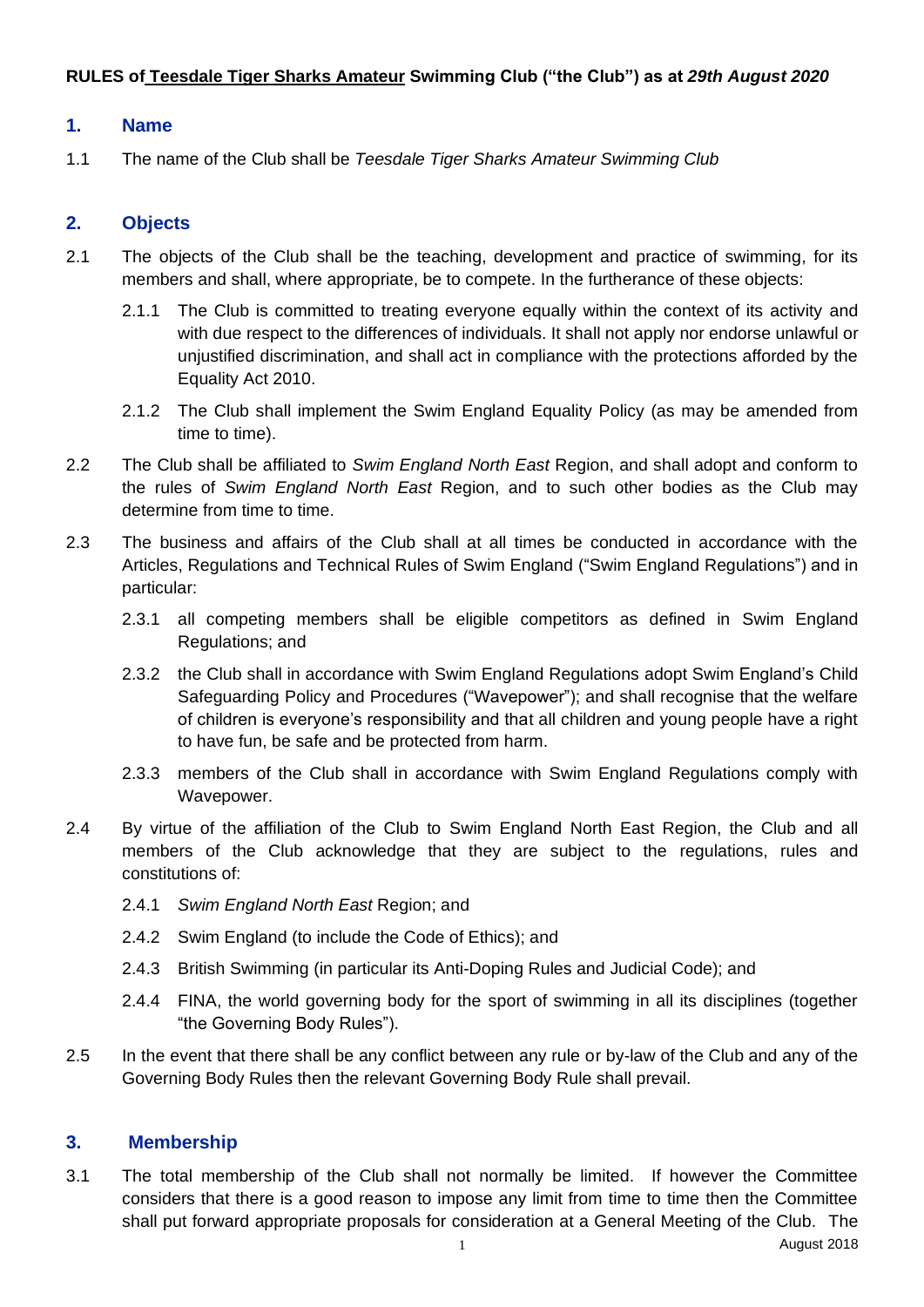members shall have the right to impose (and remove) from time to time any limits on total membership (or any category of membership) of the Club.

- 3.2 All persons who assist in any way with the Club's activities shall become members of the Club and hence of Swim England and the relevant Swim England membership fee shall be paid. Assisting with the Club's activities shall include, but not be restricted to, administrators, associate members, voluntary instructors, teachers and coaches, Committee members, helpers, Honorary members, life members, Officers, patrons, Presidents, technical and non-technical officials, temporary members, Vice Presidents and verifiers or tutors of Swim England's educational certificates.
- 3.3 Paid instructors, teachers and coaches who are not members of the Club must be members of a body which accepts that its members are bound by Swim England's Code of Ethics, Swim England Regulations relating to Wavepower, those parts of the Judicial Regulations and procedures necessary for their implementation and whilst engaged in activities under the jurisdiction of Swim England shall be subject to all the constraints and privileges of the Judicial Regulations.
- 3.4 Any person who wishes to become a member of the Club must submit a signed application to the Secretary (and in the case of a junior swimmer the application must be signed by the swimmer's parent or guardian). Election to membership shall be determined by the Membership Officer but other person(s) authorised by the Committee may make recommendation as to the applicant's acceptability.

The Membership Officer shall be required to give reasons for the refusal of any application for membership. Any person refused membership may seek a review of this decision before a Review Panel appointed by the Committee ("Review Panel") comprised of not less than three members (who may or may not be members of the Committee). The Review Panel shall wherever practicable include one independent member nominated by Swim England North East Region. The person refused membership shall be entitled to make representations to the Review Panel. The procedures for review shall be at the discretion of the Review Panel whose decision shall be final and binding.

- 3.5 In its consideration of applications for membership, the Club shall not act in a discriminatory manner and in particular, shall adhere to the Equality Act 2010 (as may be amended). Accordingly, (unless the Club chooses to restrict its membership to only people who share the same Protected Characteristic) the Club shall not refuse membership on the basis of a Protected Characteristic within the Equality Act 2010, such as disability; gender or gender identity; pregnancy; race; religion or belief; or sexual orientation. Neither may refusal be made on the grounds of political persuasion.
- 3.6 The Club may refuse membership only for good and sufficient cause, such as conduct or character likely to bring the Club or the sport into disrepute, or, in the case of a swimmer, being unable to achieve the entry standards as laid down and provided by the Club to the applicant for membership.

# **4. Subscription and Other Fees**

4.1 The annual members' subscription and coaching and squad fees (as applicable) shall be determined from time to time by the Committee and the Committee shall in so doing make special provision for different classes of membership as the Annual General Meeting shall determine.

4.2 The annual subscription and entrance fee (if any) shall be due on joining the Club and thereafter on the 1<sup>st</sup> of January each year.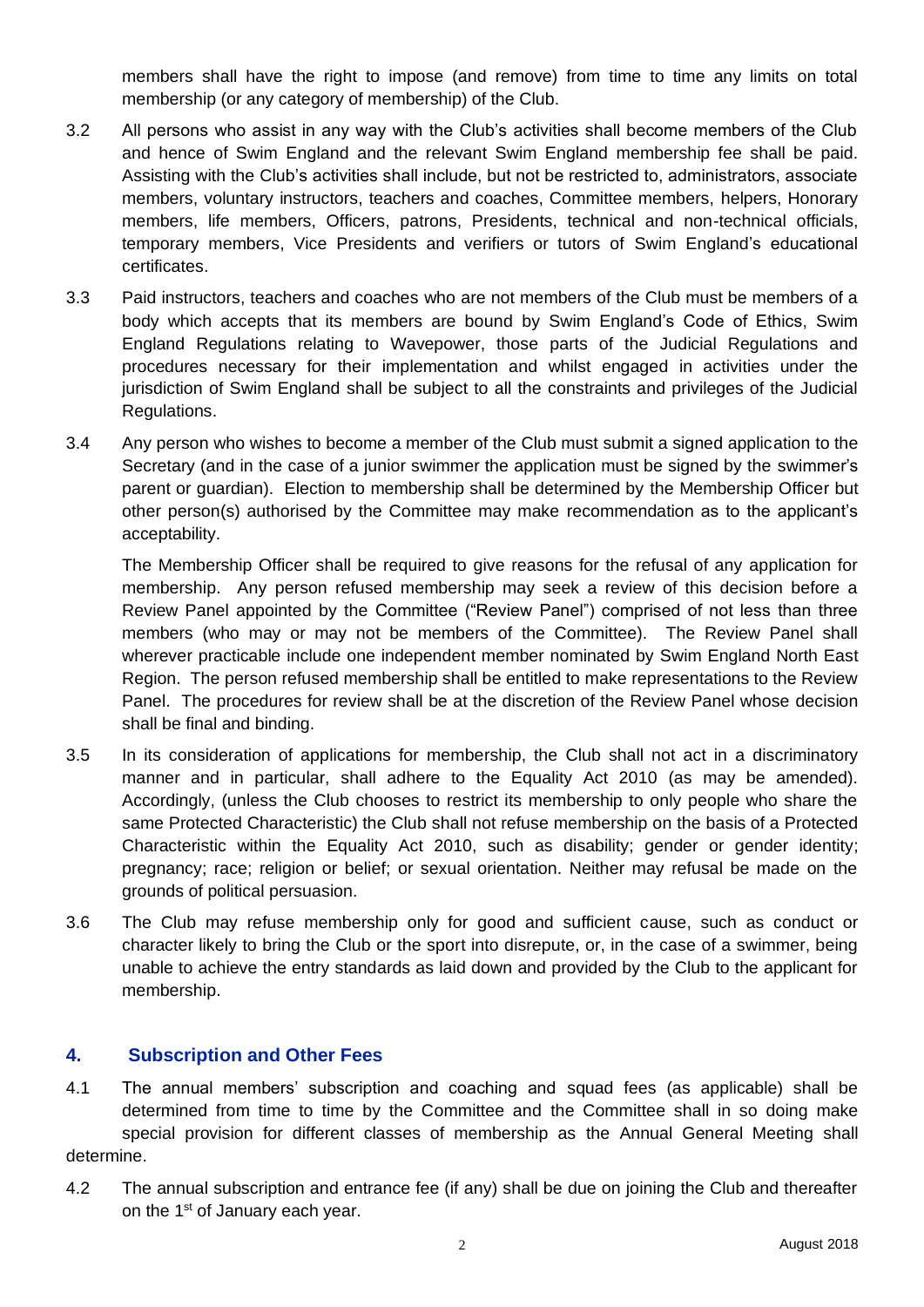- 4.3 Any member whose subscription is unpaid by the date falling 30 days after the due date for payment may be suspended by the Committee from some or all Club activities from a date to be determined by the Committee and until such payment is made.
- 4.4 The Committee shall, from time to time, have the power to determine the annual membership subscription and other fees. This shall include the power to make such increase in the subscription as shall, where the Club pays the individual Swim England membership fees to Swim England on behalf of members, be consequential upon an increase in individual Swim England membership fees. Any increase in subscriptions shall be advised to the members in writing with the reasons for any increase to be reported to the members at the next Annual General Meeting.
- 4.5 The Executive Officers (or the Committee) shall have the power in special circumstances to remit the whole or part of the fees, including the Swim England membership fees, to address issues of social inclusion.

## **5. Resignation**

- 5.1 A member wishing to resign membership of the Club must give to the Secretary written notice of his/her resignation. A member's resignation shall only take effect when this (Rule 5.1) has been complied with.
- 5.2 The member who resigns from the Club in accordance with Rule 5.1 above shall not be entitled to have any part of the annual membership fee or any other fees returned.
- 5.3 Notwithstanding the provisions of Rule 5.1 above a member whose subscription is more than *two* months in arrears shall be deemed to have resigned. Where the membership of a member shall be terminated in this way he/she shall be informed in writing that he/she is no longer a member by notice handed to him/her or sent by post to his/her last known address.
- 5.4 The Swim England Membership Department shall be informed should a member resign when still owing money or goods to the Club.

# **6. Expulsion and Other Disciplinary Action**

- 6.1 The Committee shall have power to expel a member when, in its opinion, it would not be in the interests of the Club for the individual to remain a member. The Club in exercising this power shall comply with the provisions of Rules 6.3 and 6.4 below.
- 6.2 Upon expulsion the former member shall not be entitled to have any part of the annual membership fee refunded and must return any Club or external body's trophy or trophies held forthwith. Clubs in exercising this power are required to comply with the provision of Rules 6.3 and 6.4 below.
- 6.3 The Club shall comply with the relevant Judicial Regulations for handling Internal Club Disputes Procedures ("the Procedures") as the same may be revised from time to time. (A copy of the Procedures may be obtained from the Swim England website, Swim England Handbook or from the Office of Judicial Administration).
- 6.4 A member may not be expelled or (subject to Rule 6.5 below) be made the subject of any other penalty unless the panel hearing the complaint shall unanimously vote in favour of the expulsion of (or other penalty imposed upon) the member.
- 6.5 The Officers of the Club (or any person to whom the Committee shall delegate this power) may temporarily suspend or exclude a member from particular training sessions and/or wider club activities, when in their opinion, such action is in the interests of the Club. Where such action is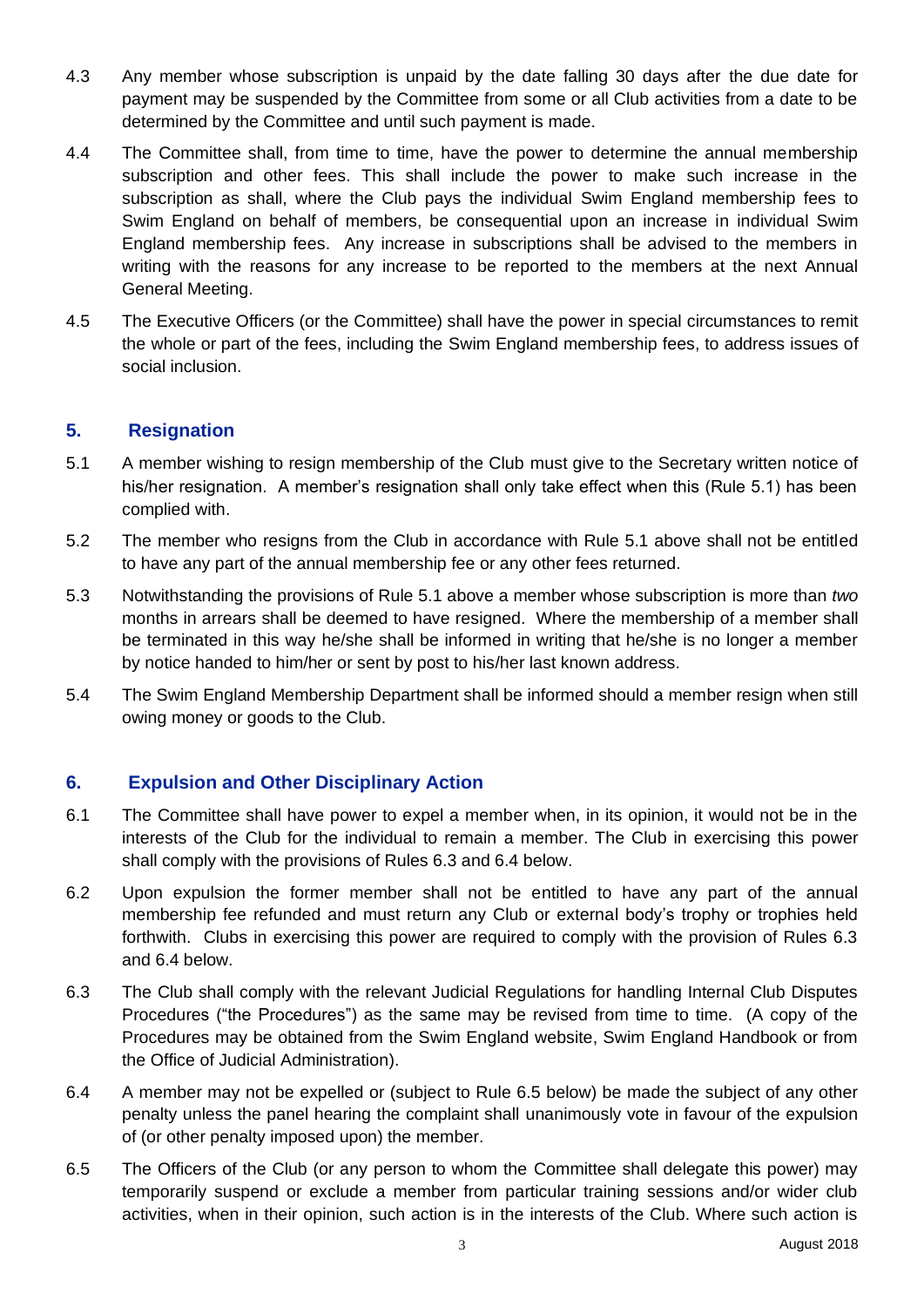taken the incident or matter will thereafter be dealt with in accordance with the appropriate Judicial Regulations.

# **7. Committee**

- 7.1 The Committee shall consist of the Chairman, Secretary, Treasurer (together "the Executive Officers of the Club") and *three* elected members all of whom must be members of the Club. All Committee members must be not less than 18 years of age though the Committee may allow younger member(s) to attend their meetings without power to vote.
- 7.2 The Committee shall appoint a member of the Club as Welfare Officer who must be not less than 18 years of age, who should have an appropriate background and who is required to undertake appropriate training in accordance with Wavepower. The Welfare Officer will have a right to attend Committee meetings without a power to vote.
- 7.3 The Executive Officers and Committee members shall be proposed seconded and elected at the Annual General Meeting each year and shall remain in office until their successors are elected at the next Annual General Meeting and will take office when the Chairman has closed the meeting. Any vacancy occurring by resignation or otherwise may be filled by the Committee. Retiring Executive Officers and members of the Committee shall be eligible for re-election.
- 7.4 Committee meetings shall be held not less than quarterly (save where the Committee itself shall by a simple majority resolve not to meet), and the quorum of that meeting shall be such number as shall represent not less than a simple majority of the Committee members (to include not less than one Executive Officer). The Chairman and the Secretary shall have discretion to call further meetings of the Committee if they consider it to be in the interests of the Club. The Secretary shall give all the members of the Committee not less than two days written notice of a meeting. Decisions of the Committee shall be made by a simple majority (and in the event of equality of votes the Chairman (or the acting Chairman of that meeting) shall have a casting or additional vote.) The Secretary, or in his/her absence a member of the Committee, shall take minutes.
- 7.5 In the event that a quorum is not present within 30 minutes of the published start time, a meeting shall stand adjourned to the time and date falling seven days after the date of the meeting, or such other date and time as may be determined by the Chairman. If a quorum is not present at the adjourned meeting then those Committee members attending may act for the purpose of calling a Special General Meeting of the members, to which the provisions as to minimum notice contained in Rule 11.1 shall not apply.
- 7.6 In addition to the members so elected the Committee may co-opt up to *three* further members of the Club who shall serve until the next Annual General Meeting. Co-opted members shall not be entitled to vote at the meetings of the Committee and shall not be counted in establishing whether a quorum is present.
- 7.7 The Committee may from time to time appoint from among their number such sub-committees as they may consider necessary (and to remove (in whole or in part) or vary the terms of reference of such sub-committees) and may delegate to them such of the powers and duties of the Committee as the Committee may determine. All sub-committees shall periodically report their proceedings to the Committee and shall conduct their business in accordance with the directions of the Committee.
- 7.8 The Committee shall be responsible for the management of the Club and shall have the sole right of appointing and determining the terms and conditions of service of employees of the Club. The Committee shall have power to enter into contracts for the purposes of the Club on behalf of all the members of the Club. The Committee shall be responsible for ensuring that the Accounts of the Club for each financial year be examined by an independent examiner to be appointed by the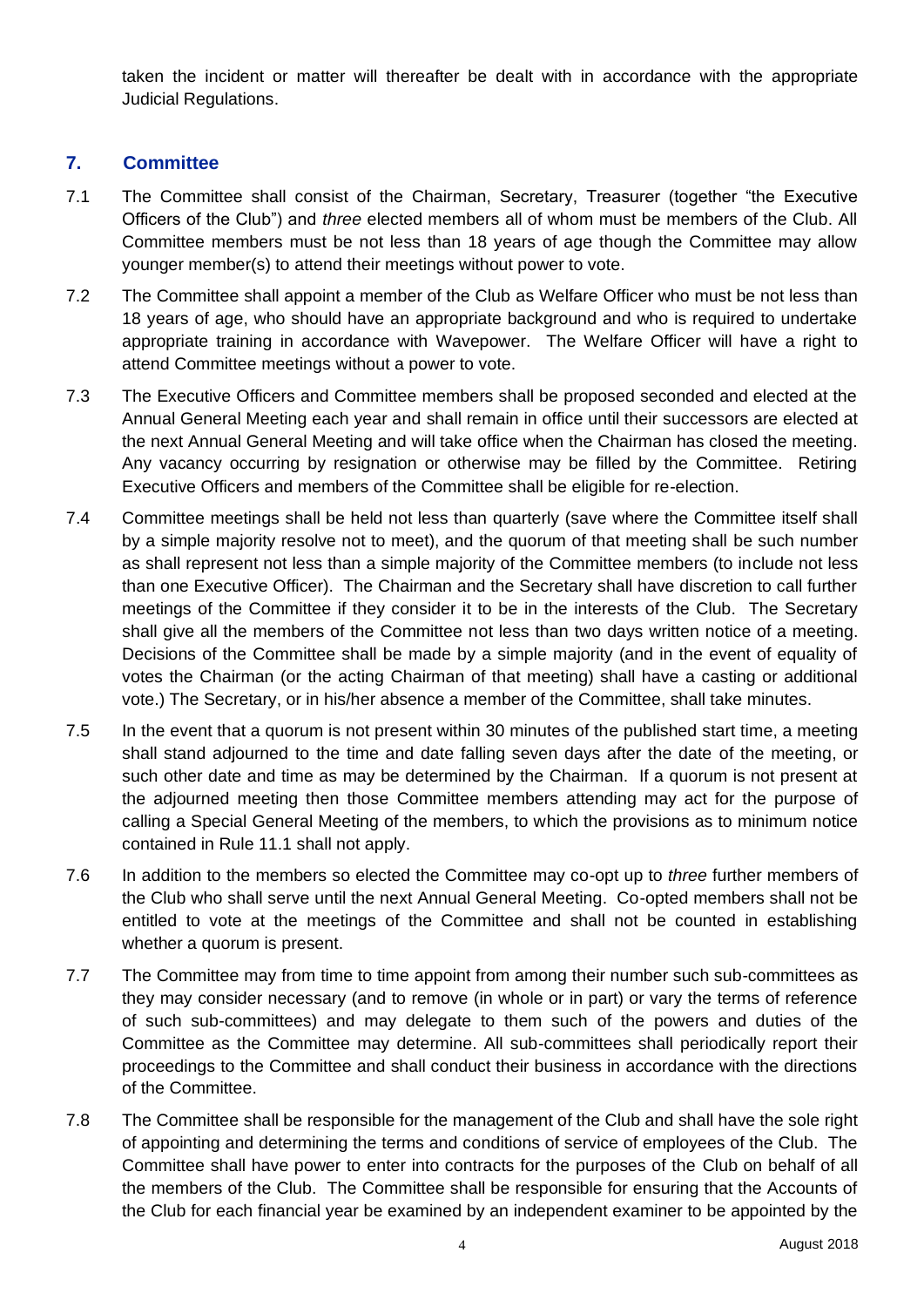members in General Meeting.

- 7.9 The members of the Committee shall be entitled to an indemnity out of the assets of the Club for all expenses and other liabilities properly incurred by them in the management of the affairs of the Club.
- 7.10 The Committee shall maintain an Accident Book in which all accidents to Club members at swimming related activities shall be recorded. Details of such accidents shall be reported to the insurers in accordance with the Accident/Incident Notification guidelines. The Club shall make an annual return to the Swim England Membership Department indicating whether or not an entry has been made in the prescribed online form.
- 7.11 The Committee shall have power to make regulations, create by-laws (see Rule 13.1) and to settle disputed points not otherwise provided for in this Constitution.

# **8. Ceremonial Positions and Honorary Members/Life Members**

- 8.1 The Annual General Meeting of the Club, if it thinks fit, may elect a President and Vice-Presidents. A President or Vice-President need not be a member of the Club on election but shall, *ex officio,* be an honorary member of the Club and must be included in the Club's Annual Return of Members to Swim England.
- 8.2 The Committee may elect any person as an honorary member of the Club for such period as it thinks fit, or as a Life Member, and they shall be entitled to all the privileges of membership except that they shall not be entitled to vote at meetings and serve as Officers or on the Committee unless any such person shall have retained in addition their ordinary membership of the Club. Such honorary members and Life Members must be included in the Club's annual return as to membership.

#### **9. Annual General Meeting**

- 9.1 The Annual General Meeting of the Club shall be held each year on a date in May or June. The date, time and venue for the Annual General Meeting shall be fixed by the Committee.
- 9.2 The purpose of the Annual General Meeting is to transact the following business:
	- 9.2.1 to receive the Chairman's report of the activities of the Club during the previous year;
	- 9.2.2 to receive and consider the accounts of the Club for the previous year and the report on the accounts of the independent examiner and the Treasurer's report as to the financial position of the Club;
	- 9.2.3 to remove and elect the independent examiner (who must not be a member of the Committee or a member of the family of a member of the Committee) or confirm that he/she remain in office;
	- 9.2.4 to elect the Executive Officers and other members of the Committee;
	- 9.2.5 to decide on any resolution which may be duly submitted in accordance with Rule 9.3.
- 9.3 Nominations for election of members to any office or for membership of the Committee shall be made in writing by the proposer and seconder to the Secretary not later than 10<sup>th</sup> April. The nominee shall be required to indicate in writing on the nomination form his/her willingness to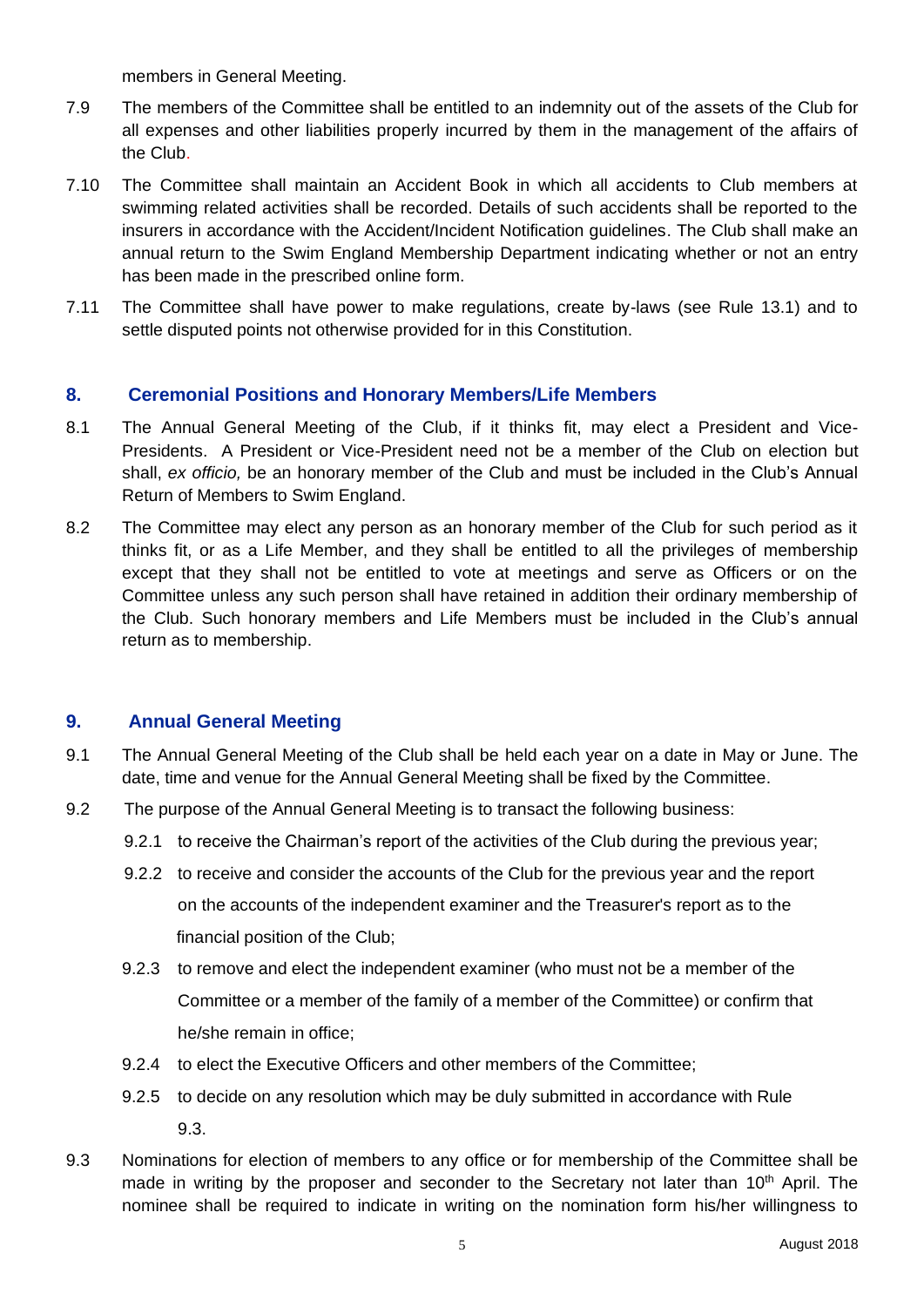stand for election. Notice of any resolution proposed to be moved at the Annual General Meeting shall be given in writing to the Secretary not later than  $10<sup>th</sup>$  April.

# **10. Special General Meeting**

10.1 A Special General Meeting may be called at any time by the Committee. A Special General Meeting shall be called by the Club within 28 days of receipt by the Secretary of a requisition in writing signed by not less than seven members entitled to attend and vote at a General Meeting or, if greater, such number as represents one-tenth in number of such members, stating the purposes for which the meeting is required and the resolutions proposed.

## **11. Procedure at the Annual and Special General Meetings**

- 11.1 The Secretary shall personally be responsible for the handing out or sending to each member at his/her last known address a written agenda giving notice of the date, time and place of the General Meeting together with the resolutions to be proposed thereat at least fourteen days before the meeting and in the case of the Annual General Meeting a list of the nominees for the Committee posts and a copy of the examined accounts. The Secretary may, alternatively, with the agreement of member(s) concerned distribute these materials by e-mail or similar form of communication. The Notice of Meeting shall in addition wherever possible be displayed on the Club Notice Board where one exists.
- 11.2 The quorum for the Annual and Special General Meetings shall be seven members entitled to attend and vote at the Meeting or, if greater, such number as represents one-tenth in number of such members.
- 11.3 The Chairman, or in the Chairman's absence a member appointed by the Committee, shall take the chair. Each member present shall have one vote and resolutions shall be passed by a simple majority. For the procedures for submitting resolutions to be considered at a General Meeting members are referred to Rule 9.3. In the event of an equality of votes the Chairman shall have a casting or additional vote.

Only paid up members who have reached their 16<sup>th</sup> birthday shall be entitled to be heard and to vote on all matters. (Members who have not reached their  $16<sup>th</sup>$  birthday shall be entitled to be heard and vote only on those matters determined by the Chairman as matters concerning juniors, such as the election of club captains.)

- 11.4 The Secretary, or in his/her absence a member of the Committee, shall take minutes at the Annual and Special General Meetings.
- 11.5 The Chairman shall at all General Meetings have unlimited authority upon every question of order and shall be, for the purpose of such meeting, the sole interpreter of the Rules of the Club.

#### **12. Alteration of the Rules and Other Resolutions**

- 12.1 The Rules may be altered by resolution at an Annual or Special General Meeting provided that the resolution is carried by a majority of at least (two-thirds) of members present and entitled to vote at the General Meeting. No amendment(s) to the Rules shall become effective until such amendment(s) shall have been submitted to and validated by such person as is authorised to do so by the County Association/ *Swim England North East* Region.
- 12.2 Any member shall be entitled to put any proposal for consideration at any General Meeting provided the proposal in writing shall have been handed to or posted to the Secretary of the Club so as to be received by him/her not later than 10<sup>th</sup> April in the case of the Annual General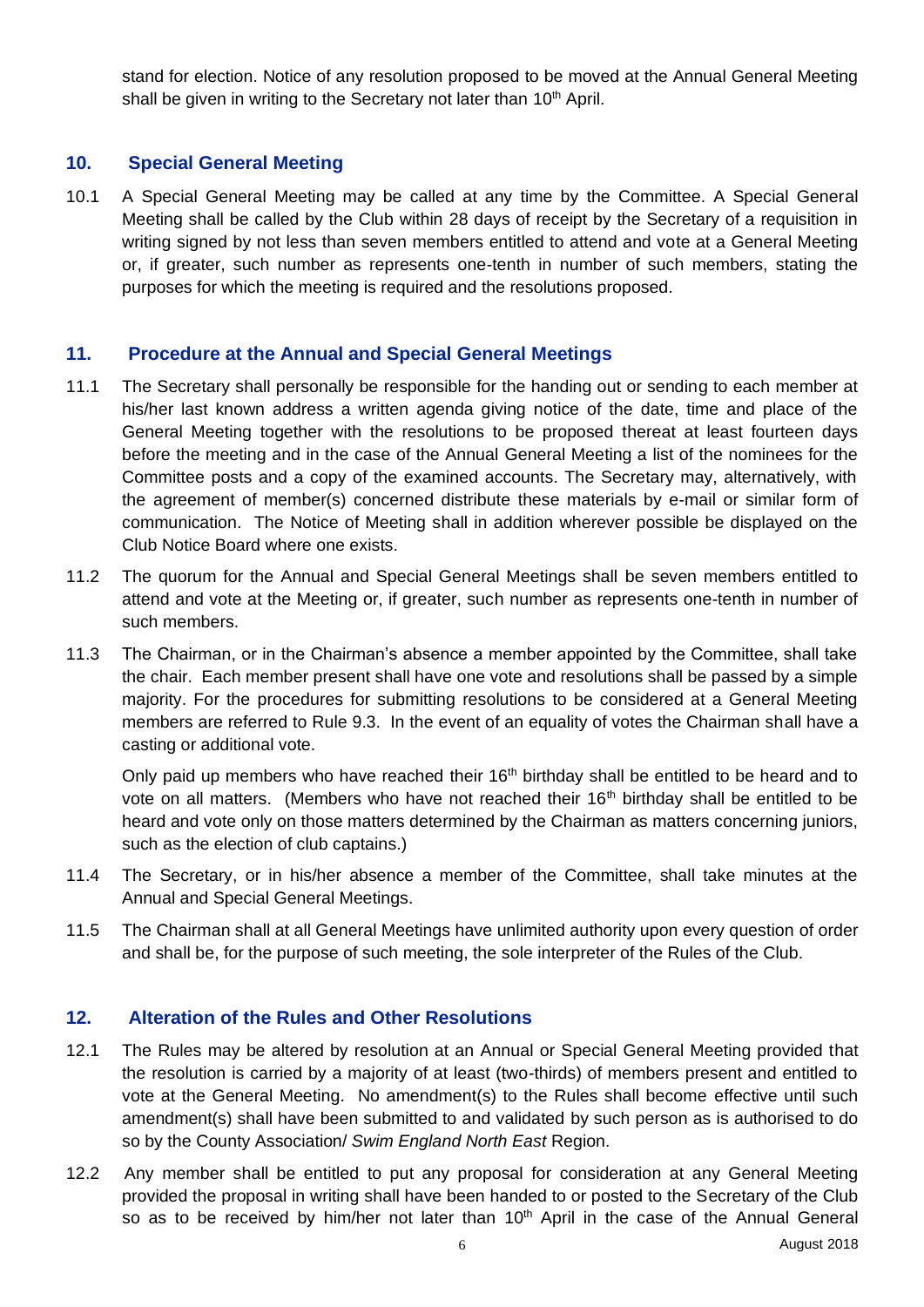Meeting or, in the case of a Special General Meeting, *18* days before the date of the meeting and thereafter the Secretary shall supply a copy of the proposal or resolution to the members in the manner provided in Rule 11.1.

### **13. By-Laws**

13.1 The Committee shall have power to make, repeal and amend such by-laws as they may from time to time consider necessary for the well being of the Club which by-laws, repeals and amendments shall have effect until set aside by the Committee or at a General Meeting.

## **14. Finance**

- 14.1 All moneys payable to the Club shall be received by the Treasurer and deposited in a bank account in the name of the Club. No sum shall be drawn from that account except by cheque signed by two of the three signatories who shall be the Chairman, Secretary and Treasurer. Any monies not required for immediate use may be invested as the Committee in its discretion think fit.
- 14.2 If the committee decides to operate all or part of its financial matters on Internet banking it shall first discuss the process with the relevant bank and as a minimum shall make provision, in conjunction with the bank, to ensure that two of the aforesaid signatories shall approve the payments made by the club through the internet.
- 14.3 The income and property of the Club shall be applied only in furtherance of the objects of the Club and no part thereof shall be paid by way of bonus, dividend or profit to any members of the Club, (save as set out in Rule 17.3.).
- 14.4 The Committee shall have power to authorise the payment of remuneration and expenses to any Officer, member or employee of the Club and to any other person or persons for services rendered to the Club.
- 14.5 The financial transactions of the Club shall be recorded by the Treasurer in such manner as the Committee thinks fit.
- 14.6 The financial year of the Club shall be the period commencing on *1 st January* and ending on *31st December*. Any change to the financial year shall require the approval of the members in a General Meeting.
- 14.7 The Committee shall retain all financial records relating to the club and copies of Minutes of all meetings for a minimum period of six years.

# **15. Borrowing**

- 15.1 The Committee may borrow money on behalf of the Club for the purposes of the Club from time to time at their own discretion up to such limits on borrowing as may be laid down from time to time by the General Meeting for the general upkeep of the Club or with the (prior) approval of a General Meeting for any other expenditure, additions or improvements.
- 15.2 When so borrowing the Committee shall have power to raise in any way any sum or sums of money and to raise and secure the repayment of any sums or sums of money in such manner or on such terms and conditions as it thinks fit, and in particular by mortgage of or charge upon or by the issues of debentures charged upon all or any part of the property of the Club.
- 15.3 The Committee shall have no power to pledge the personal liability of any member of the Club for the repayment of any sums so borrowed.